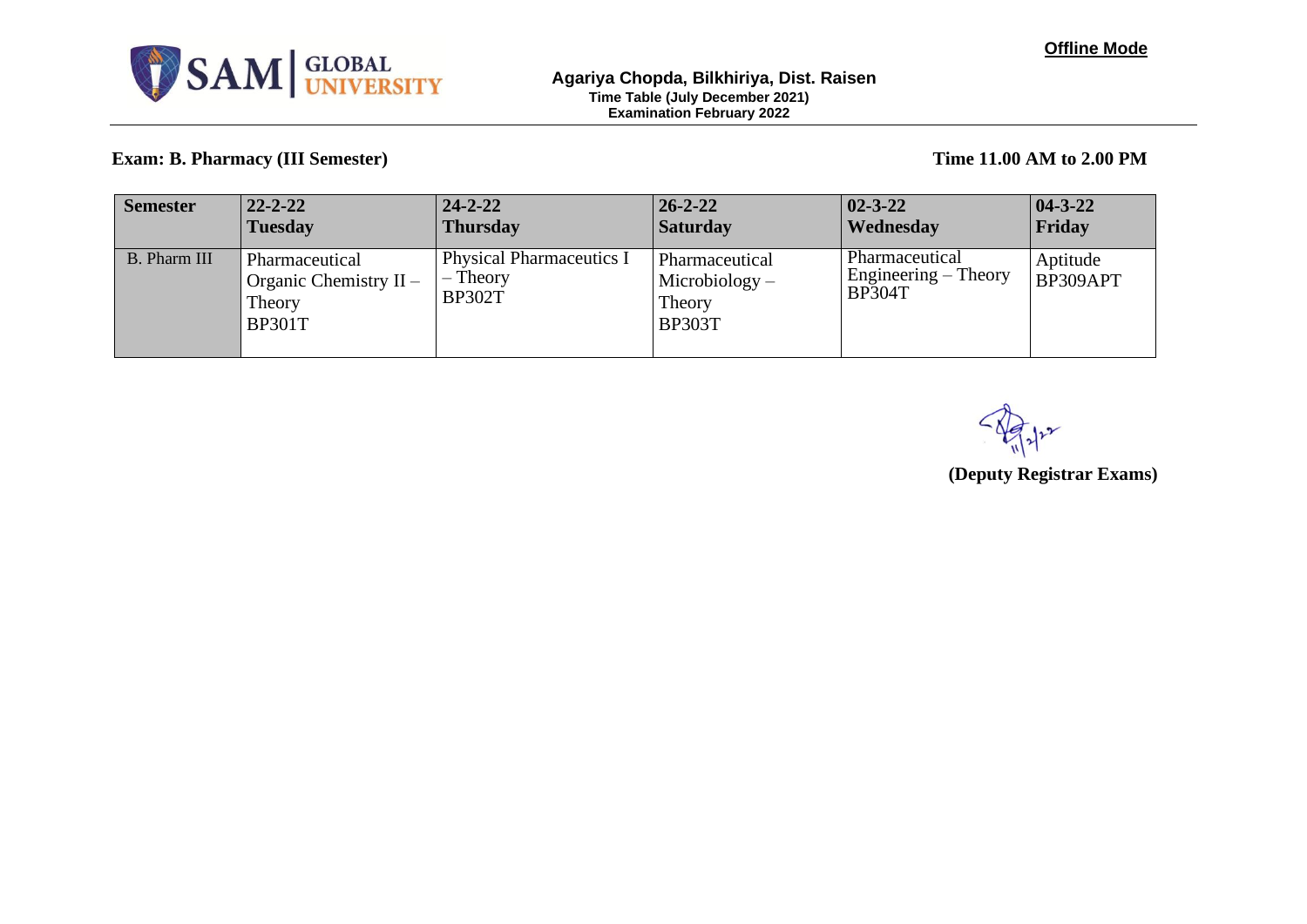

## **Exam: B.A (III Semester) Time 11.00 AM to 2.00 PM**

| <b>Semester</b>                                  | $21 - 2 - 22$<br><b>Monday</b>                                              | $23 - 2 - 22$<br>Wednesday                                                            | $25 - 2 - 22$<br>Friday                                                                   | $28 - 2 - 22$<br><b>Monday</b>              | $03 - 3 - 22$<br>Thursday                    | $05 - 3 - 22$<br><b>Saturday</b>                       |
|--------------------------------------------------|-----------------------------------------------------------------------------|---------------------------------------------------------------------------------------|-------------------------------------------------------------------------------------------|---------------------------------------------|----------------------------------------------|--------------------------------------------------------|
| B. A. (PLAIN)-III Principles Of                  | <b>Microeconomics</b><br><b>BA-301</b>                                      | Introduction to Social<br>Psychology and Life<br>Span Development<br><b>BAPSY-302</b> | <b>History Of India</b><br><b>BA-303</b>                                                  | Environmental<br>Awareness<br><b>BA-304</b> |                                              |                                                        |
| B. A. (Hons)<br>Psychology-III                   | Development of<br>Psychological<br>Thought<br><b>PSY-301</b>                | Psychological<br>Research<br><b>PSY-302</b>                                           | Social Psychology Aptitude - I<br><b>PSY-303</b>                                          | <b>PSY-304</b>                              | Environmental<br>Awareness<br><b>PSY-305</b> | Positive Psychology<br>PSY-306                         |
| B. A. (Hons)<br>English-III                      | American<br>Literature<br><b>ENG-301</b>                                    | Popular Literature<br><b>ENG-302</b>                                                  | British Poetry and Aptitude-I<br>Drama: 17th and<br>18th Centuries<br><b>ENG-303</b>      | <b>ENG-304</b>                              | Environmental<br>Awareness<br><b>ENG-305</b> | Analytical<br>Reading<br>and Writing<br><b>ENG-306</b> |
| B. A. (Hons)<br><b>Political Science-</b><br>III | Introduction<br>Comparative<br>Government and<br>Politics<br><b>POL-301</b> | Perspective on Public<br>Administration<br><b>POL-302</b>                             | Perspective on<br>International<br><b>Relation and</b><br><b>World History</b><br>POL-303 | Aptitude<br><b>POL-304</b>                  | Environmental<br>Awareness<br>POL-305        | Nationalism in India<br>POL-306                        |
| B. A.JMC-III                                     | Print media<br>Journalism<br><b>BAJMC 301</b>                               | Environmental<br>Communication<br><b>BAJMC 302</b>                                    | New Media<br>Journalism<br><b>BAJMC 001</b>                                               | Radio Journalism<br><b>BAJMC 304</b>        | Digital<br>Photography<br><b>BAJMC OE7</b>   |                                                        |

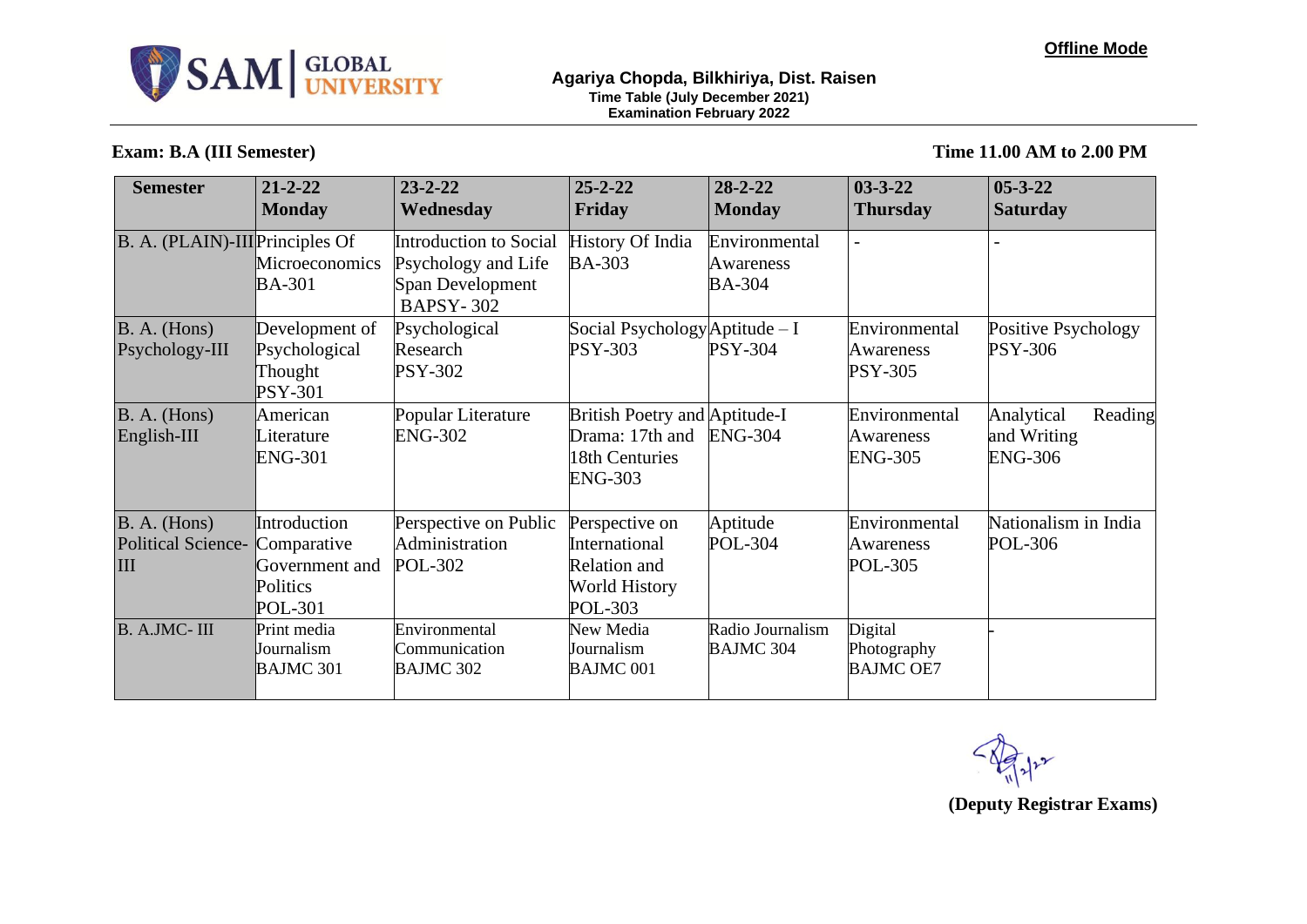

## **Exam: M. A. (III Semester)** Time 11.00 AM to 2.00 PM

| <b>Semester</b>                    | $21 - 2 - 22$                        | $23 - 2 - 22$                             | $25 - 2 - 22$            | $28 - 2 - 22$                    | $03 - 3 - 22$                    |
|------------------------------------|--------------------------------------|-------------------------------------------|--------------------------|----------------------------------|----------------------------------|
|                                    | <b>Monday</b>                        | Wednesday                                 | Friday                   | <b>Monday</b>                    | <b>Thursday</b>                  |
| M.A                                | Forensic                             | Childhood                                 | Neuro Psychology         | <b>Health Psychology</b>         | <b>Behavior Modification and</b> |
| $(Psychology)$ -III                | Psychology                           | Psychopathology                           | MAPSY-303                | MAPSY-304                        | <b>Behavior Therapy</b>          |
|                                    | MAPSY-301                            | <b>MAPSY-302</b>                          |                          |                                  | MAPSY-305                        |
| <b>MA</b>                          | आधुनिक हिंदी                         | हिंदी - आलोचना                            | हिंदी के अन्य गद्य       | हिंदी साहित्य का इतिहास आधुनिक ) | पाश्चात्य काव्य शास्त्र          |
| (Hindi) -III                       | काव्य -11                            | MH-302                                    | रूप                      | काल                              | MH-305                           |
|                                    | MH-301                               |                                           | MH-303                   | MH-304                           |                                  |
| M.A.                               | Nineteenth Century Twentieth Century |                                           | <b>Indian Literature</b> | American Literature              |                                  |
| $(English)$ -III                   | <b>Novel</b>                         | Poetry and Drama                          | MAENG-303                | MAENG-304                        |                                  |
|                                    | MAENG-301                            | MAENG-302                                 |                          |                                  |                                  |
| <b>MA</b>                          |                                      | Indian Governance State Politics in India | <b>International Law</b> | <b>Indian Foreign Policy</b>     |                                  |
| (Political Science) - and Politics |                                      | MAPOL-302                                 | Paper                    | MAPOL-304                        |                                  |
| Ш                                  | MAPOL-301                            |                                           | MAPOL-303                |                                  |                                  |

## **Exam: M. A. J.M.C. (III Semester)** Time 11.00 AM to 2.00 PM

| <b>Semester</b> | $21 - 2 - 22$                                | $23 - 2 - 22$ | $25 - 2 - 22$       | $28 - 2 - 22$       |
|-----------------|----------------------------------------------|---------------|---------------------|---------------------|
|                 | <b>Monday</b>                                | Wednesday     | Friday              | <b>Monday</b>       |
| M. A. J.M.C.-   | Developmental Communication Print Journalism |               | TV Radio Production | Rural Communication |
| III             | MAJMC301                                     | MAJMC008      | MAJMC304            | MAJMC0E6            |

# **Exam: M. S.W. (III Semester)** Time 11.00 AM to 2.00 PM

| <b>Semester</b> | $21 - 2 - 22$                                           | $23 - 2 - 22$                                      | $25 - 2 - 22$                                           | $28 - 2 - 22$                                |
|-----------------|---------------------------------------------------------|----------------------------------------------------|---------------------------------------------------------|----------------------------------------------|
|                 | <b>Monday</b>                                           | Wednesday                                          | Friday                                                  | <b>Monday</b>                                |
| <b>MSW-III</b>  | Ideology and Ethics of Social<br>Work<br><b>MSW-301</b> | Social Legislation and<br>Labor Welfare<br>MSW-302 | Vulnerable Children and their<br>Development<br>MSW-303 | Human Resource Development<br><b>MSW-304</b> |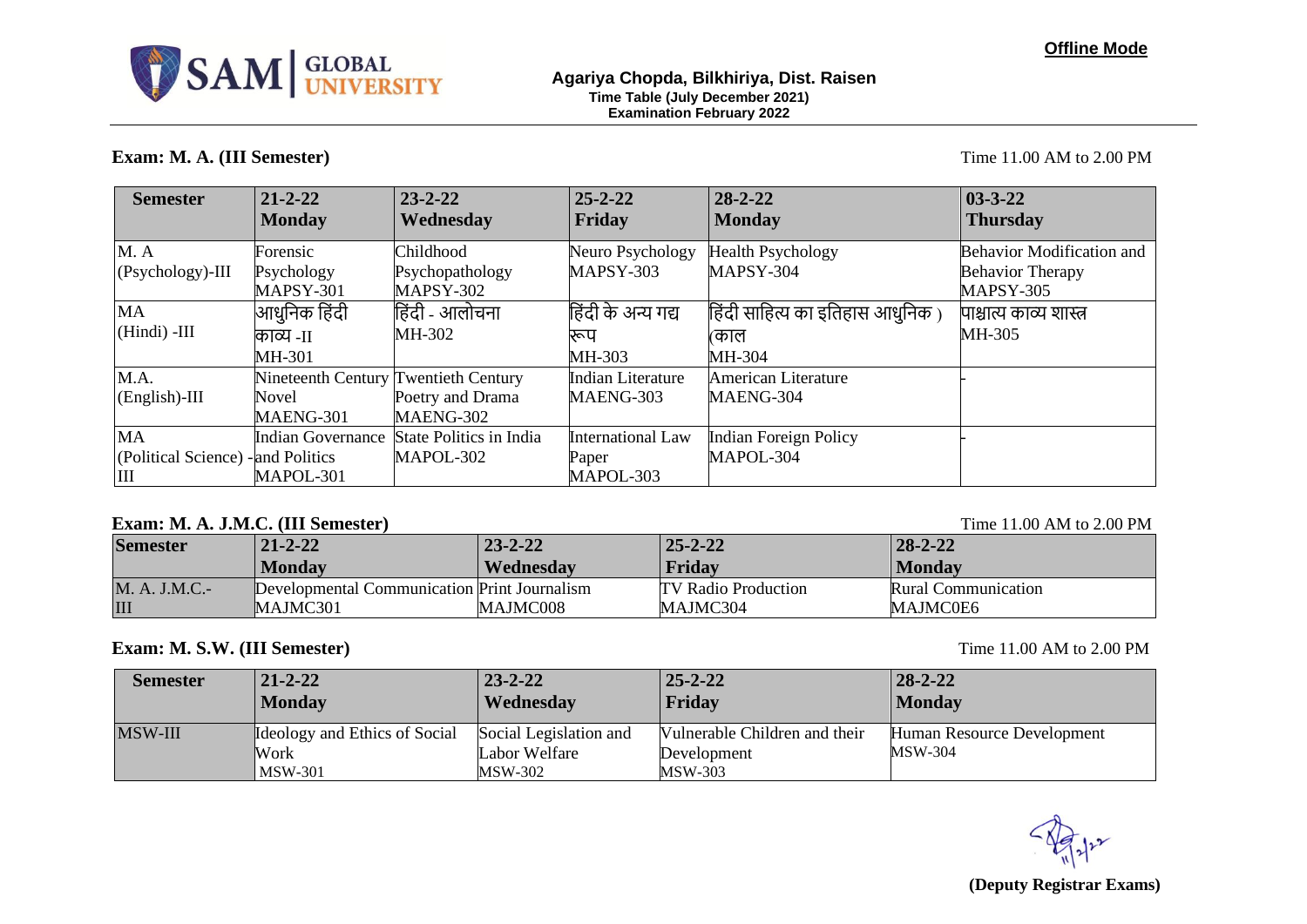

## **Exam - B. Sc (H) Agriculture) (III Semester)** Time 11.00 AM to 2.00 PM

| <b>Semester</b>                              | $22 - 2 - 22$                                      | $24 - 2 - 22$                                               | $26 - 2 - 22$                                                   | $02 - 3 - 22$                       | $ 04 - 3 - 22 $                                | $ 07-3-22 $                                                           | $ 09-3-22 $                                                               | $11 - 3 - 22$   | $14 - 3 - 22$                                                            |
|----------------------------------------------|----------------------------------------------------|-------------------------------------------------------------|-----------------------------------------------------------------|-------------------------------------|------------------------------------------------|-----------------------------------------------------------------------|---------------------------------------------------------------------------|-----------------|--------------------------------------------------------------------------|
|                                              | <b>Tuesday</b>                                     | <b>Thursday</b>                                             | <b>Saturday</b>                                                 | Wednesday                           | Friday                                         | <b>Monday</b>                                                         | <b>Wednesday</b>                                                          | Friday          | <b>Monday</b>                                                            |
| $B.$ Sc. $(H)$<br>Agriculture-III Production | Crop<br>Technology-I<br>(Kharif Crops)<br>BAG-5301 | Fundamentals of<br><b>Plant Breeding</b><br><b>BAG-5302</b> | Agricultural<br>Finance and Co-<br>Operation<br><b>BAG-5303</b> | Agri-Informatics<br><b>BAG-5304</b> | Farm Machinery<br>and Power<br><b>BAG-5305</b> | Production<br>Technology for<br>Vegetables and<br>Spices BAG-<br>5306 | Environmental<br>Studies and<br>Disaster<br>Management<br><b>BAG-5307</b> | <b>BAG-5308</b> | Statistical Methods Livestock & Poultry<br>Management<br><b>BAG-5309</b> |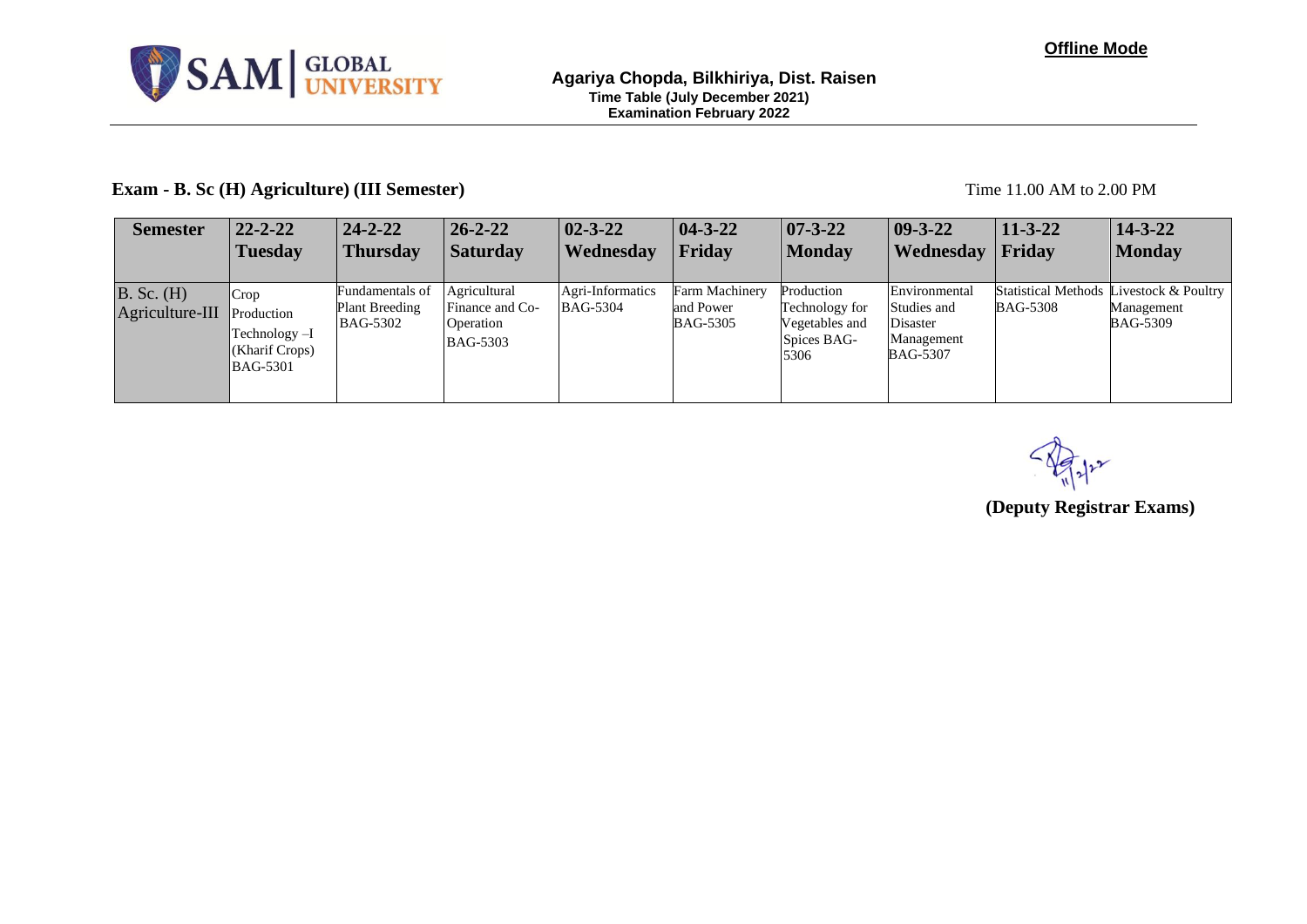

## **Exam: Diploma in Engineering (III Semester) Time 11.00 AM to 2.00 PM**

| <b>Semester</b> | 22-2-22 Tuesday              | $24-2-22$ Thursday      | 26-2-22 Saturday         | 02-3-22 Wednesday                    |
|-----------------|------------------------------|-------------------------|--------------------------|--------------------------------------|
| $Diploma - III$ | Electrical Machine -I        | <b>EMMI</b>             | <b>Electric Circuits</b> | Digital Electronics                  |
| (EX)            | B01                          | 302                     | 303                      | 304                                  |
| $Diploma - III$ | <b>Manufacturing Process</b> | Thermal Engg            | Material Science Engg    | Basic Electrical and Electronic Engg |
| (ME)            | 301                          | 302                     | 303                      | 304                                  |
| $Diploma - III$ | <b>Hydraulics</b>            | Surveying               | Building Material and    | Building Drawing and CAD             |
| (CIVIL)         | 301                          | 302                     | Construction             | 304                                  |
|                 |                              |                         | 303                      |                                      |
| $Diploma - III$ | <b>Computer Architecture</b> | <b>Operating System</b> | Data Communication       | Data Structure and Algorithms        |
| CSE             | 301                          | 302                     | 303                      | 304                                  |

## **Exam: B.Tech. (III Semester)** Time 11.00 AM to 2.00 PM

| <b>Semester</b>            | 22-2-22 Tuesday             | $24-2-22$ Thursday                            | 26-2-22 Saturday                                   | $\sqrt{02-3-22}$ Wednesday                             | 04-3-22 Friday                                     |  |  |
|----------------------------|-----------------------------|-----------------------------------------------|----------------------------------------------------|--------------------------------------------------------|----------------------------------------------------|--|--|
| $B.Tech. - III$<br>(CIVIL) | Mathematics-III<br>BT301    | <b>Construction Materials</b><br><b>CE302</b> | Surveying<br>CE303                                 | Building Planning $\&$<br>Architecture<br><b>CE304</b> | <b>Strength of Materials</b><br>CE305              |  |  |
| $B.Tech. - III$<br>(ME)    | Mathematics-III<br>BT301    | Thermodynamics<br>ME302                       | Materials Technology Strength of Material<br>ME303 | ME304                                                  | <b>Manufacturing Process</b><br>ME305              |  |  |
| $B.Tech. - III$<br>(CS)    | <b>EEES</b><br><b>CS301</b> | Discrete Structure<br>CS302                   | Data Structure<br>CS303                            | Digital Systems<br>CS304                               | Object Oriented Programming<br>& Methodology CS305 |  |  |

## **Exam: M. Tech (III Semester)** Time 11.00 AM to 2.00 PM

| <b>EXIGINI ITAL A CUM (AAA D'UMIUDIUM</b> |                                            |                                         |
|-------------------------------------------|--------------------------------------------|-----------------------------------------|
| <b>Semester</b>                           | <b>22-2-22 Tuesday</b>                     | 24-2-22 Thursday                        |
| $M.$ Tech $-III$                          | Elective - I MVCT-301                      | <b>Elective II MVCT-302</b>             |
| (CTM)                                     | 1-Advance Highway Construction             | 1- Advanced Dam Design and Construction |
|                                           | 2- Multi Storey Buildings                  | 2- Advanced Foundation Engineering      |
| $M.$ Tech $-III$                          | Elective -1 MVS301                         | Elective 2 MVS302                       |
| (Structure)                               | Advance FEM and programming<br>1-          | 1-Stability Theory in Structural Engg.  |
|                                           | <b>Advance Foundation Engineering</b>      | 2-Design of Tall Structures             |
|                                           | Design of Steel Structures                 | 3- Design of Offshore Structures        |
|                                           | Design of Earth Quake Resistant Structures | 4-Reliability Based Civil Engg. Design  |
|                                           | Rock Mechanics and Foundation Engineering  |                                         |
|                                           |                                            |                                         |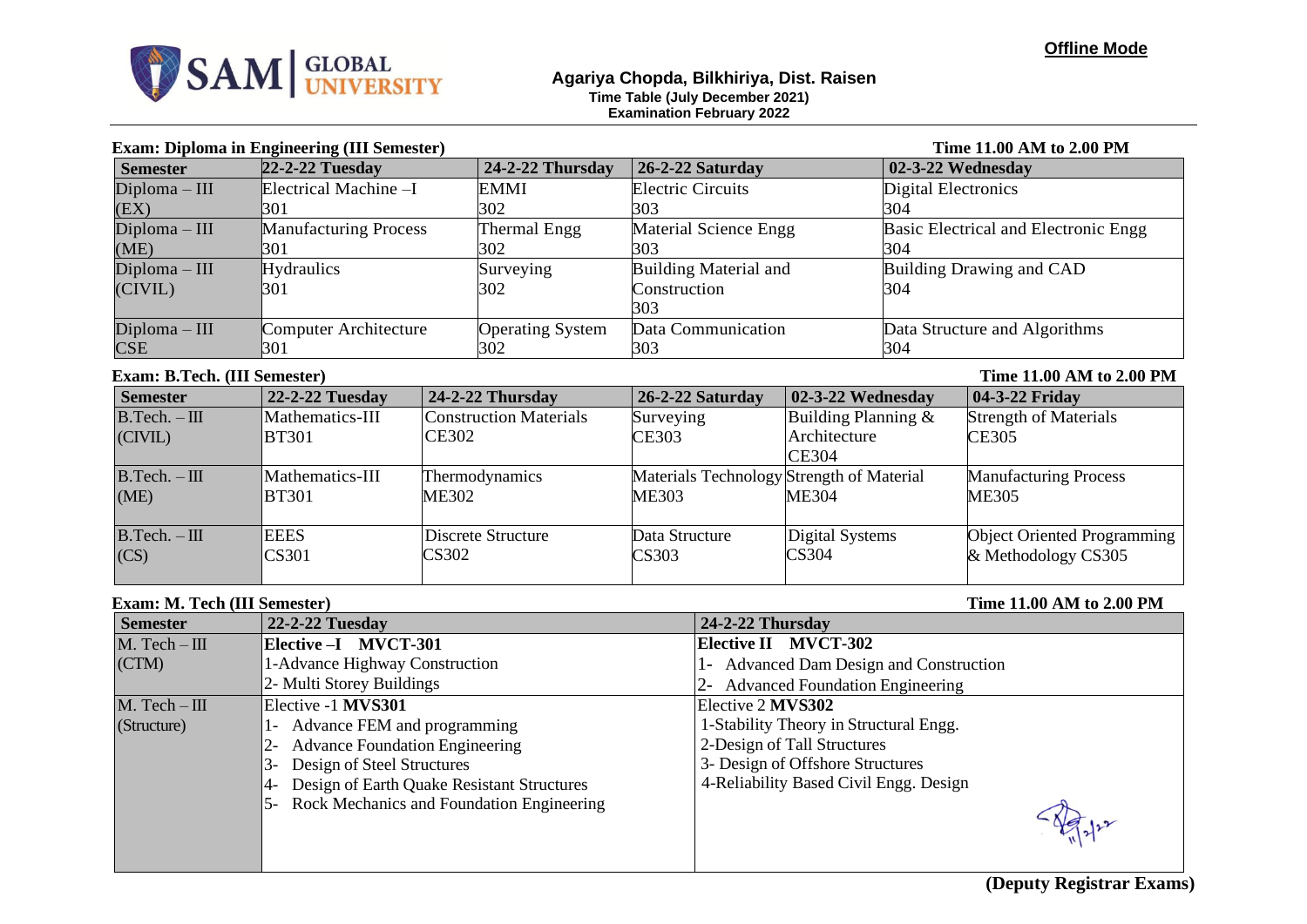

## **Exam: BCA (III Semester) Time 11.00 AM to 2.00 PM**

| <b>Semester</b>                 | $21 - 2 - 22$                  | $23 - 2 - 22$                                                      | $25 - 2 - 22$                   | $28 - 2 - 22$                             | $ 03-3-22 $                                            |
|---------------------------------|--------------------------------|--------------------------------------------------------------------|---------------------------------|-------------------------------------------|--------------------------------------------------------|
|                                 | <b>Monday</b>                  | Wednesday                                                          | Friday                          | <b>Monday</b>                             | <b>Thursday</b>                                        |
| $BCA - III$ (Plain) Mathematics | <b>BCA-301</b>                 | Environmental Studies and<br>Disaster Management<br><b>BCA-302</b> | Digital Logic<br><b>BCA-303</b> | <b>Computer Network</b><br><b>BCA-304</b> | <b>Management Information System</b><br><b>BCA-305</b> |
| $BCA - III$<br>(AIML)           | <b>Mathematics</b><br> BCA-301 | Environmental Studies and<br>Disaster Management<br><b>BCA-302</b> | Digital Logic<br><b>BCA-303</b> | Computer Network<br><b>BCA-304</b>        | <b>Management Information System</b><br><b>BCA-305</b> |

**Exam: B. Sc (III Semester) Time 11.00 AM to 2.00 PM**

| <b>Semester</b>                    | $22 - 2 - 22$                 | $24 - 2 - 22$               | $26 - 2 - 22$                        | $02 - 3 - 22$                                  | $04 - 3 - 22$              | $07 - 3 - 22$                                                              |
|------------------------------------|-------------------------------|-----------------------------|--------------------------------------|------------------------------------------------|----------------------------|----------------------------------------------------------------------------|
|                                    | <b>Tuesday</b>                | <b>Thursday</b>             | <b>Saturday</b>                      | Wednesday                                      | Friday                     | <b>Monday</b>                                                              |
| <b>B.</b> Sc (Computer<br>Science) | Computer Science<br>$COM-301$ | Chemistry<br><b>CHE-301</b> | <b>Mathematics</b><br><b>MAT-301</b> | <b>Environmental Science</b><br>EVS-301        | Aptitude<br><b>APT-301</b> | <b>Skill Elective-</b><br><b>Fundamental of Computer</b><br><b>SEC-301</b> |
| B. Sc (Plain)                      | Physics<br><b>PHY-301</b>     | Chemistry<br><b>CHE-301</b> | Mathematics<br><b>MAT-301</b>        | <b>Environmental Science</b><br>EVS-301        | Aptitude<br><b>APT-301</b> | <b>Skill Elective-</b><br><b>Fundamental of Computer</b><br><b>SEC-301</b> |
| <b>B.Sc</b> (Biology)              | Zoology<br>ZOO-301            | Chemistry<br><b>CHE-301</b> | <b>Botany</b><br><b>BOT-301</b>      | <b>Environmental Science</b><br><b>EVS-301</b> | Aptitude<br><b>APT-301</b> | <b>Skill Elective-</b><br><b>Fundamental of Computer</b><br><b>SEC-301</b> |
| B. Sc<br>Biotechnology             | Biotechnology BIT-<br>301     | Chemistry<br><b>CHE-301</b> | <b>Botany</b><br><b>BOT-301</b>      | <b>Environmental Science</b><br>EVS-301        | Aptitude<br><b>APT-301</b> | <b>Skill Elective-</b><br><b>Fundamental of Computer</b><br><b>SEC-301</b> |

**(Deputy Registrar Exams)**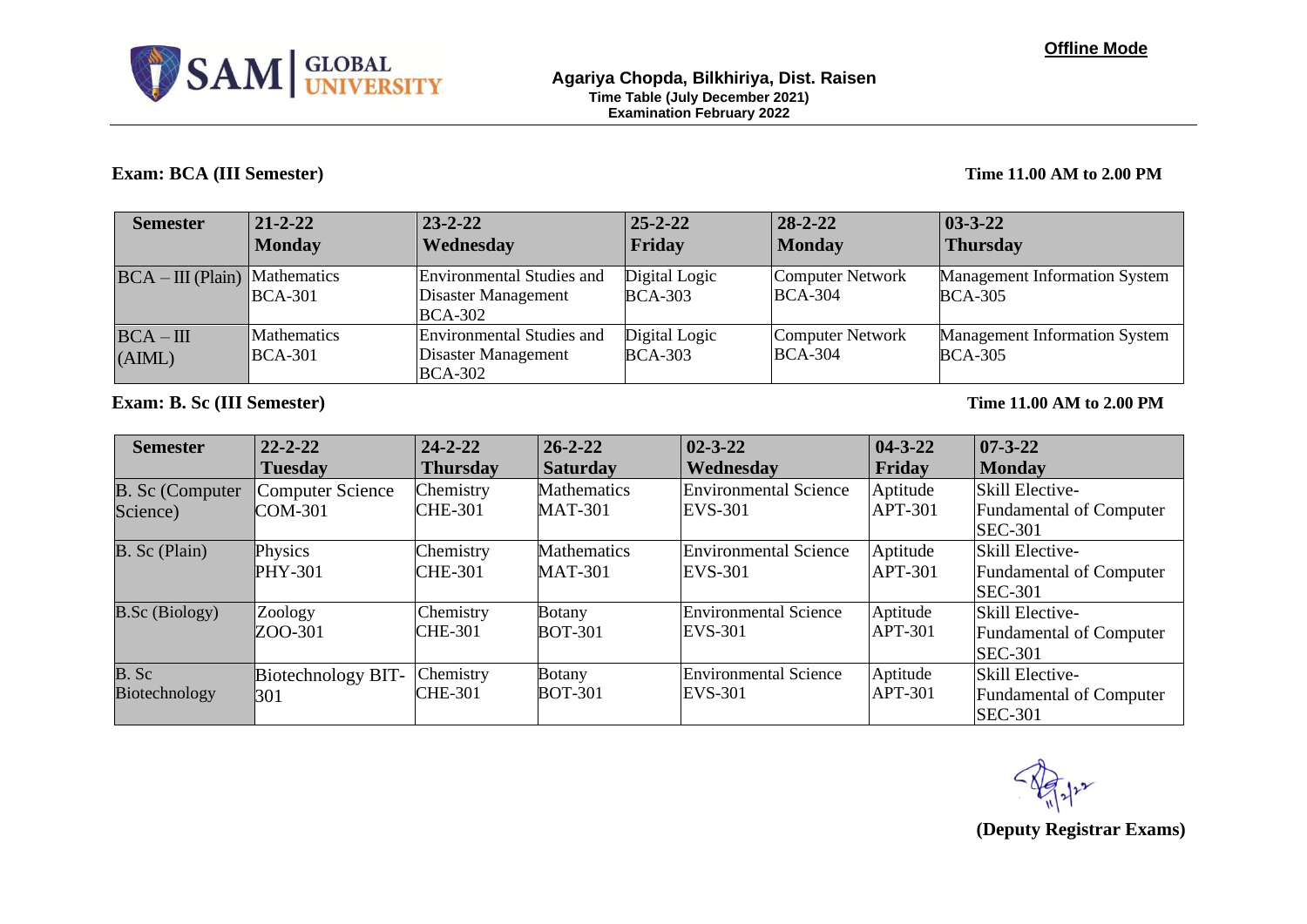

## **Exam: MSC (III Semester) Time 11.00 AM to 2.00 PM**

| <b>Course</b>               | $22 - 2 - 22$<br><b>Tuesday</b>                                       | $24 - 2 - 22$<br><b>Thursday</b>                                               | $26 - 2 - 22$<br><b>Saturday</b>                                       | $02 - 3 - 22$<br>Wednesday                                              |
|-----------------------------|-----------------------------------------------------------------------|--------------------------------------------------------------------------------|------------------------------------------------------------------------|-------------------------------------------------------------------------|
| M.Sc.<br>Chemistry          | Application of spectroscopy Photochemistry<br><b>CHEM-301</b>         | <b>CHEM-302</b>                                                                | <b>Environmental Chemistry</b><br>CHEM-303                             | <b>Organotransition Metal Chemistry</b><br><b>CHEM-304</b>              |
| M.Sc.<br><b>Mathematics</b> | <b>Functional Analysis-I</b><br><b>MAT-301</b>                        | Topology-I<br><b>MAT-302</b>                                                   | <b>Operations Research-I</b><br><b>MAT-303</b>                         | Integral Transform-/<br><b>Advanced Graph Theory</b><br><b>MAT-E304</b> |
| M.Sc.<br>Physics            | Atomic Physics and<br><b>Molecular Spectroscopy</b><br><b>PHY-301</b> | Nuclear and<br><b>Particle Physics</b><br>PHY-302                              | <b>Semiconductor Devices</b><br>PHY-303                                | Physics of Nanomaterials<br><b>PHY-E304</b>                             |
| M.Sc.<br>(Microbiology)     | <b>Enzyme Technology</b><br>MB-P301                                   | <b>Bioprocess</b><br>Engineering and<br>Technology<br><b>MB-P302</b>           | Bioinformatics, Microbial<br><b>Genomics and Proteomics</b><br>MB-P303 | Soil and Agriculture Microbiology<br>MB-304                             |
| M.Sc.<br>(Biotechnology)    | Genetic Engineering<br><b>BT-P301</b>                                 | Bioinformatics,<br>biostatistics and<br>computer application<br><b>BT-P302</b> | Plant and animal biotechnology<br><b>BT-P303</b>                       | Food Biotechnology<br><b>BT-P304</b>                                    |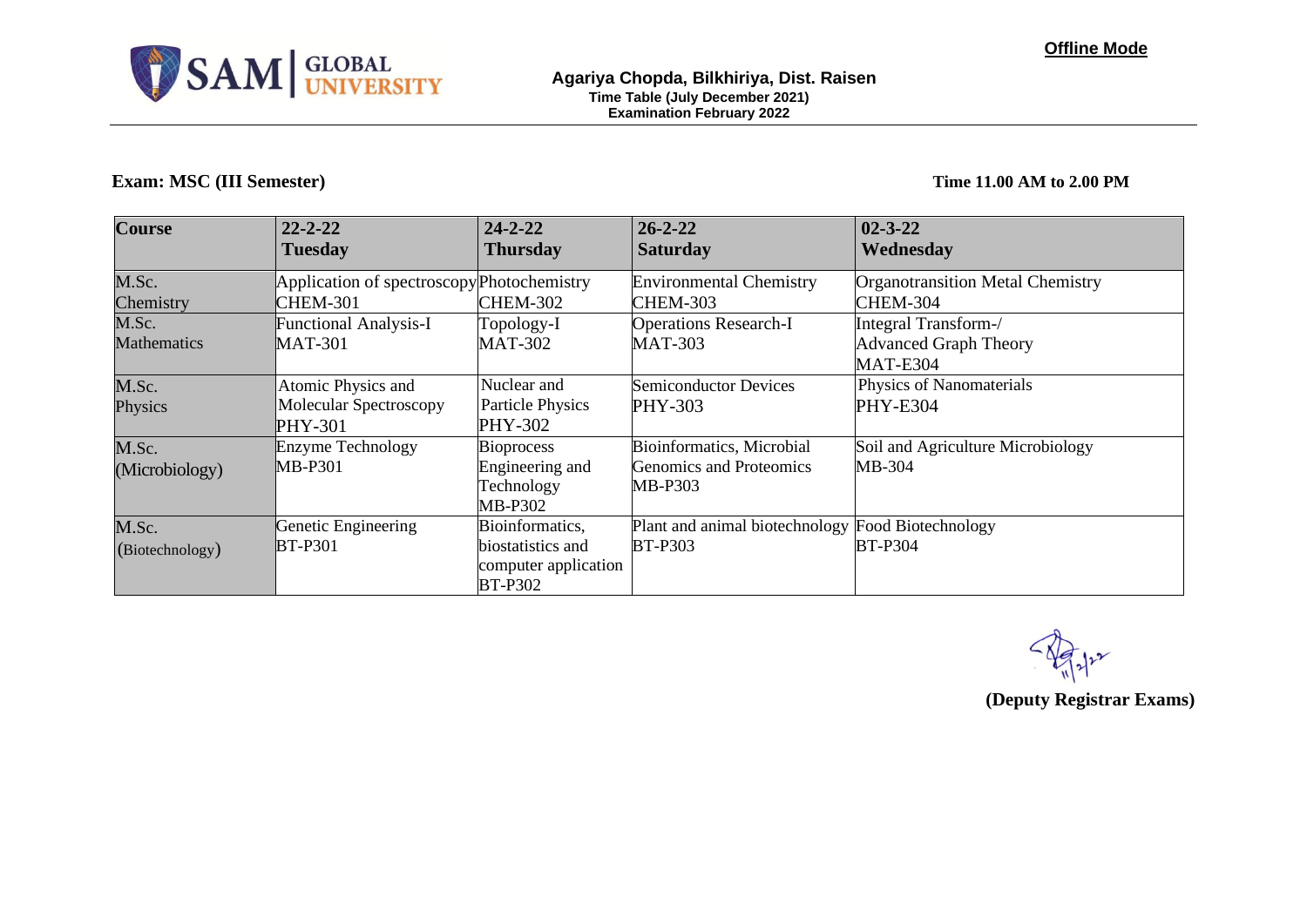

# **Exam: B. COM (III Semester) Time 11.00 AM to 2.00 PM**

| <b>Course</b>                                 | $22 - 2 - 22$<br><b>Tuesday</b>             | $24 - 2 - 22$<br><b>Thursday</b>                                   | $26 - 2 - 22$<br><b>Saturday</b>                       | $02 - 3 - 22$<br>Wednesday                      | $ 04-3-22 $<br>Friday                    | $07 - 3 - 22$<br><b>Monday</b>                                |
|-----------------------------------------------|---------------------------------------------|--------------------------------------------------------------------|--------------------------------------------------------|-------------------------------------------------|------------------------------------------|---------------------------------------------------------------|
|                                               |                                             |                                                                    |                                                        |                                                 |                                          |                                                               |
| $B.$ Com $-$                                  | <b>Cost Accounting</b>                      | <b>Business Organization</b>                                       | <b>Income Tax Procedure Business</b>                   |                                                 | Communication                            | Environment Studies &                                         |
| (Taxation)-III                                | <b>BCT301</b>                               | and Communication<br><b>BCT302</b>                                 | and Practices<br><b>BCT303</b>                         | environment<br><b>BCT304</b>                    | Skills<br><b>BCT305</b>                  | disaster Management<br><b>BCT306</b>                          |
| $B.$ Com $-$<br>(Banking $\&$<br>Finance)-III | <b>Cost Accounting</b><br>BCCOE301          | <b>Business Organization</b><br>and Communication<br>BCCOE302      | Modern banking<br>theory<br>BCCOE303                   | Commercial<br>bank<br>management<br>BCCOE304    | Communication<br>Skills<br>BCCOE305      | Environment Studies &<br>disaster Management<br>BCCOE306      |
| $B. Com -$<br>(Applied)<br>Economics)-III     | <b>Cost Accounting</b><br><b>BCE301</b>     | <b>Business Organization</b><br>and Communication<br><b>BCE302</b> | Indian companies act<br><b>BCE303</b>                  | <b>Business</b><br>environment<br><b>BCE304</b> | Communication<br>Skills<br><b>BCE305</b> | Environment Studies &<br>disaster Management<br><b>BCE306</b> |
| $B. Com-$<br>(Computer<br>Applications)-III   | <b>Cost Accounting</b><br><b>BCC301</b>     | <b>Business Organization</b><br>and Communication<br><b>BCC302</b> | Desktop publishing $\&$<br>multimedia<br><b>BCC303</b> | Internet &e-<br>commerce<br><b>BCC304</b>       | Communication<br>Skills<br><b>BCC305</b> | Environment Studies &<br>disaster Management<br><b>BCC306</b> |
| B. Com (Hons)-<br>HН                          | <b>Advanced Accounting</b><br><b>BCH301</b> | <b>Business Organization</b><br>and Communication<br><b>BCH302</b> | Principle of<br>management<br><b>BCH303</b>            | <b>Business</b><br>environment<br><b>BCH304</b> | Communication<br>Skills<br><b>BCH305</b> | Environment Studies &<br>disaster Management<br><b>Bch306</b> |

# **M. Com (III Semester) Time 11.00 AM to 2.00 PM**

| <b>Course</b> | $22 - 2 - 22$                      | $24 - 2 - 22$                    | $26 - 2 - 22$                   | $02 - 3 - 22$                                                                             |
|---------------|------------------------------------|----------------------------------|---------------------------------|-------------------------------------------------------------------------------------------|
|               | <b>Tuesday</b>                     | <b>Thursday</b>                  | <b>Saturday</b>                 | <b>Wednesday</b>                                                                          |
| M.Com         | Cost analysis and control<br>M-301 | Organizational behavior<br>M-302 | Corporate tax planning<br>M-303 | Electives (Any One)<br>Banking and insurance management/ Disaster<br>management<br>ME-301 |